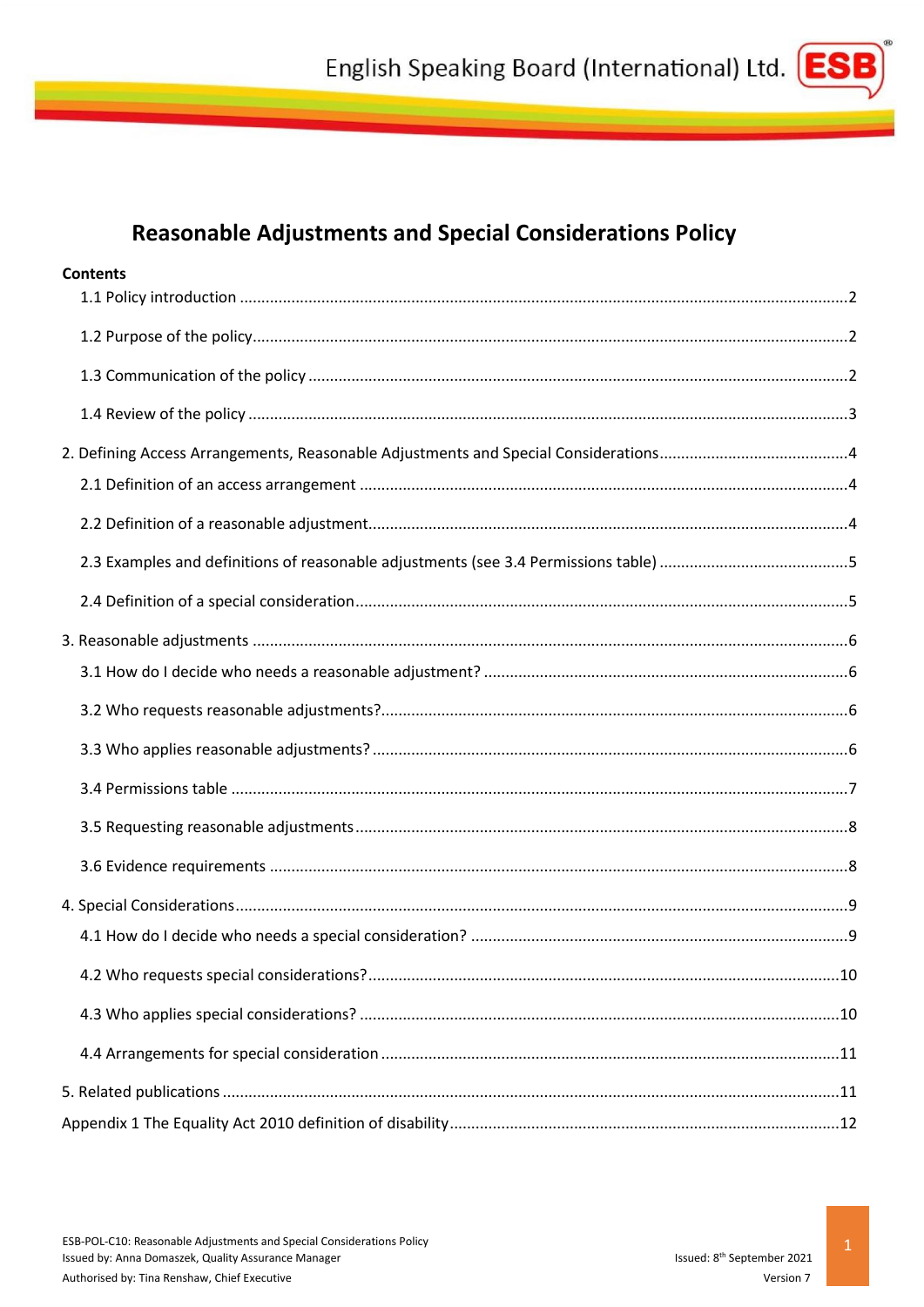

## **1. Overview of the policy**

#### <span id="page-1-0"></span>**1.1 Policy introduction**

This policy is aimed at customers, including learners, who use the products and services of English Speaking Board (International) Ltd. (ESB International) and who submit requests for reasonable adjustments and special considerations. Assessment should be a fair test of learners' skills and knowledge; for some learners the usual format of assessment may not be suitable or accessible. ESB International is committed to complying with all current and relevant legislation in relation to access arrangements, which at the time of writing includes, but is not limited to, the Equality Act 2010.

ESB International offers a range of access arrangements and examines every application on its own merits. When evaluating and recommending appropriate access arrangements, we follow the principles of:

- fairness will any learners be advantaged or disadvantaged?
- validity and reliability will the learner still be able to meet all the learning objectives and assessment criteria for this qualification?
- authenticity how would a learner complete this activity in a real-world situation?
- practicality how difficult and costly is this accommodation to implement?

#### <span id="page-1-1"></span>**1.2 Purpose of the policy**

The Conditions of Recognition of ESB International's regulators (Ofqual, CCEA and Qualifications Wales, Conditions D2, G6, G7, G8, G9 and H5) stipulate the conditions that all awarding organisations must fulfil in order to comply with their regulatory obligation. Awarding organisations are required to have in place a written enforceable agreement with each of their centres. Part of this agreement 'requires the centre to undertake the delivery of the qualification required by the awarding organisation in accordance with Equalities Law': [www.legislation.gov.uk/ukpga/2010/15/contents](http://www.legislation.gov.uk/ukpga/2010/15/contents)

This policy is in line with the Joint Council Qualifications publication *Access Arrangements, Reasonable Adjustments and Special Consideration - General and Vocational Qualifications*, which is updated annually: [https://www.jcq.org.uk/wp-content/uploads/2021/07/AA\\_regs\\_21-22.pdf](https://www.jcq.org.uk/wp-content/uploads/2021/07/AA_regs_21-22.pdf)

#### <span id="page-1-2"></span>**1.3 Communication of the policy**

To meet their responsibilities to individual learners, and in terms of current equality legislation and regulatory requirements, a centre must communicate this policy with personnel involved in the management, assessment and quality assurance of ESB International's qualifications.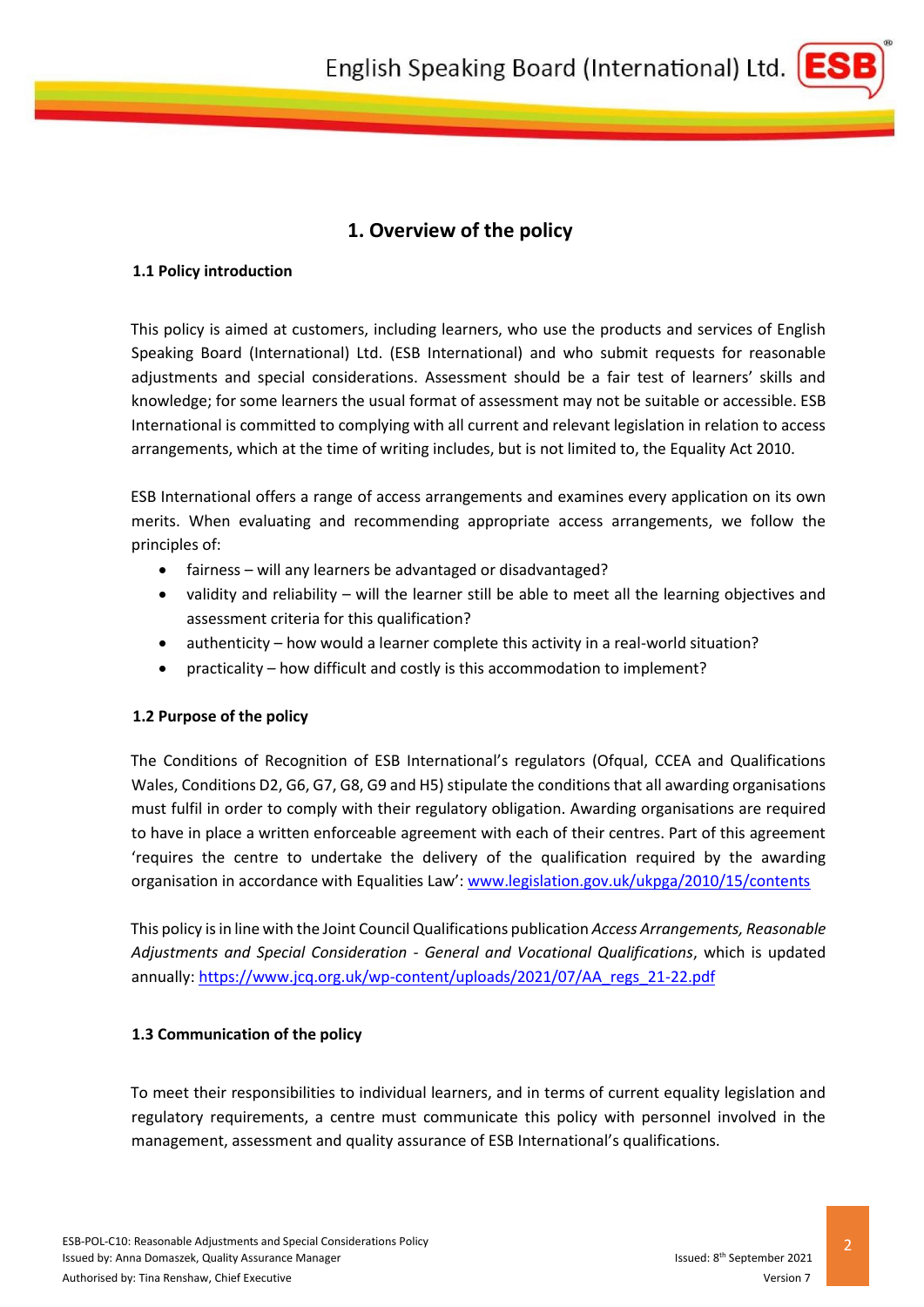

#### **The centre must:**

- understand the definitions of 'reasonable adjustments' and 'special considerations'.
- ensure that learners are given correct and accurate information specific to their selected qualifications and potential access arrangements.
- assess each potential learner and make justifiable and professional judgements about the learner's potential to complete the assessment successfully and achieve the qualification.
- evaluate the medical evidence obtained to confirm learner's eligibility for access arrangements.
- put in place the support that will be made available to the learner, as agreed with ESB International. The learner should also be involved in the discussion and decisions.
- communicate clearly to the learner where ESB International identifies that he/she may not be able to demonstrate attainment and thus gain achievement in all parts of the assessment for the selected qualification. A learner may still decide to proceed with studying a particular qualification and not be entered for all or part of the assessment.
- ensure that the learner has appropriate opportunities to practice using the access arrangement(s) before his/her first assessment.
- ensure that there are effective internal appeals procedures so that the learner can query any decision taken by the centre not to allow an adjustment to an assessment. These procedures must be made available to the learner on request and must include details of the grounds for appeal and the timescales associated with investigations of appeals.
- keep the medical/professional evidence for auditing purposes and ensure it is available for ESB International on request for a period of 12 months.

#### <span id="page-2-0"></span>**1.4 Review of the policy**

ESB International will review this policy annually, to ensure that our procedures and practices continue to meet legislative and regulatory compliance. We reserve the right to make ongoing changes in line with customer and stakeholder feedback, changes in our practices, actions from the regulatory authorities or external agencies, and changes in legislation.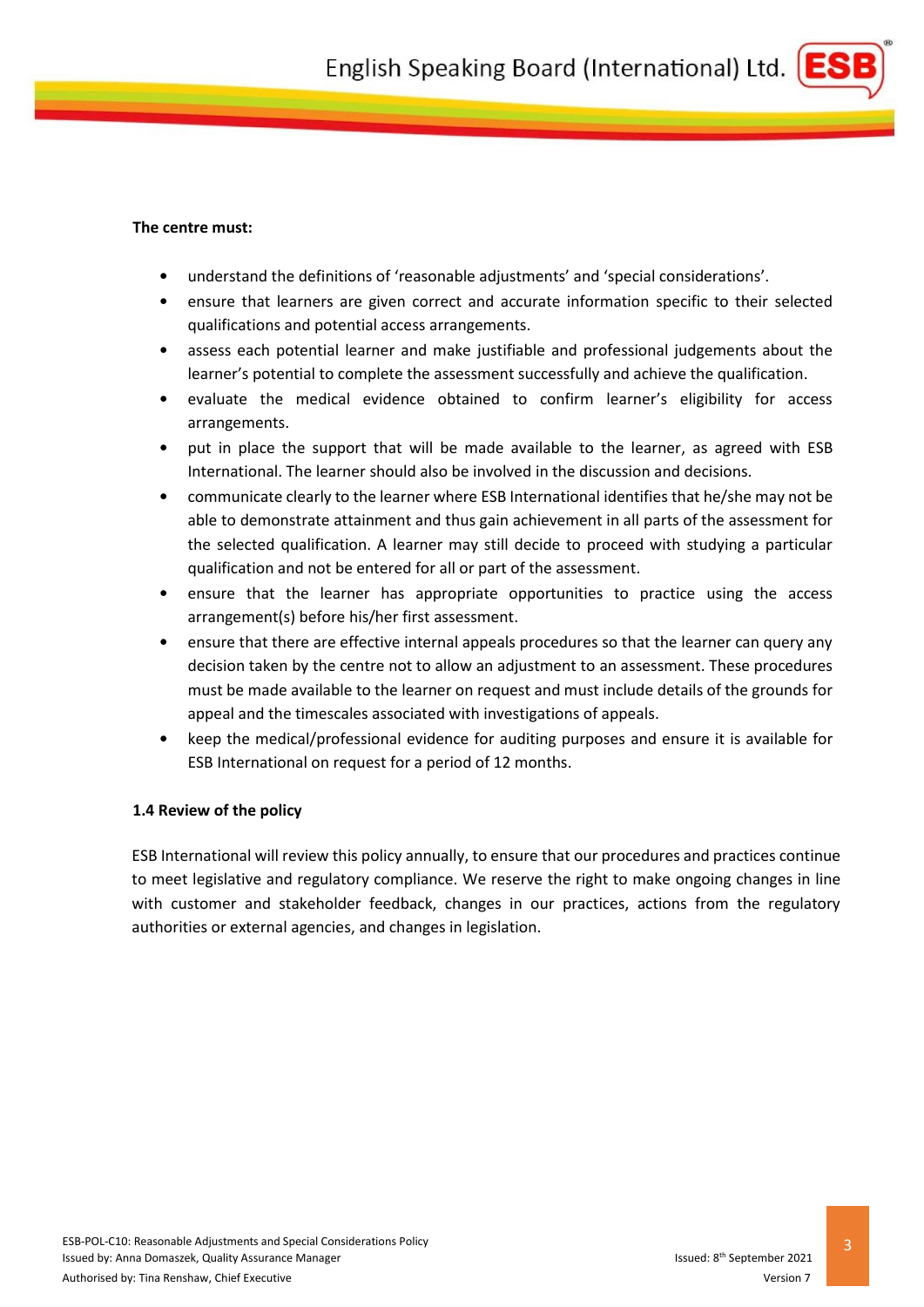

# <span id="page-3-0"></span>**2. Defining Access Arrangements, Reasonable Adjustments and Special Considerations**

#### <span id="page-3-1"></span>**2.1 Definition of an access arrangement**

Access arrangements are agreed **before** an assessment. They allow learners with specific needs, such as special educational needs, disabilities or temporary illness or injuries to access the assessment and show what they know and can do without changing the demands of the assessment, i.e. the learning objectives and assessment criteria. The intention behind an access arrangement is to meet the needs of an individual candidate without affecting the integrity of the assessment. Access arrangements are the principal way in which awarding organisations comply with the duty under the Equality Act 2010 to make 'reasonable adjustments'.

#### <span id="page-3-2"></span>**2.2 Definition of a reasonable adjustment**

A reasonable adjustment is any action that helps to reduce the effect of a special educational need, disability or temporary illness or injury that places the learner at a substantial disadvantage in the assessment situation. The key factor in assessing whether adjustments are required is whether the affected learner is put at a substantial disadvantage relative to his or her non-affected counterparts. Consequently, the purpose of the adjustment is not to confer an unfair advantage on affected students. It should remove barriers to assessment where it is reasonable to do so. The adjustment may be unique to an individual and must not affect the integrity of what needs to be assessed. A reasonable adjustment may include but is not limited to:

- changing usual assessment arrangements, for example allowing a learner extra time to complete the assessment activity
- adapting assessment materials, such as providing materials in braille or large font
- providing assistance during assessment, such as a sign language interpreter or a reader, to support in reading the instructions or items
- re-organising the assessment room, such as removing visual stimuli
- changing the assessment method, for example from a written assessment to a spoken assessment
- using assistive technology, such as screen reading or voice activated software
- printing paper-based assessments on coloured paper or allowing different coloured transparencies with which to view assessment papers
- changing font or background colours for online assessments
- allowing breaks.

An adjustment may not be considered reasonable if it involves unreasonable costs, time frames, it gives the affected learner an unfair advantage over non-affected learners, or it compromises the security, integrity or health and safety of the qualification. Reasonable adjustments are approved or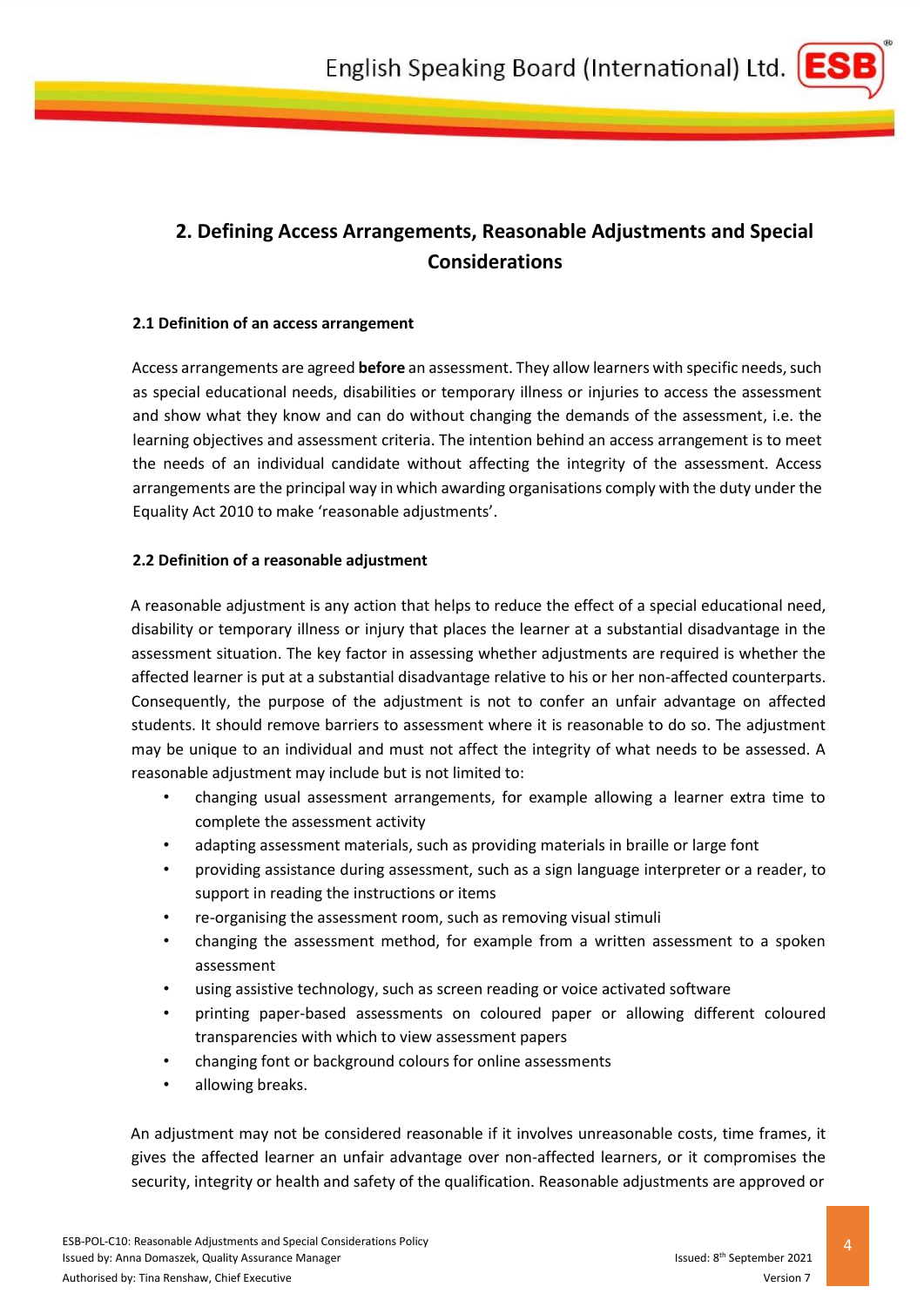

set in place before the assessment activity takes place and cannot be made during the assessment. Where reasonable adjustments have been applied, the work produced by the learners will be assessed to the same standard as the work of other assessed learners.

#### <span id="page-4-0"></span>**2.3 Examples and definitions of reasonable adjustments (see 3.4 Permissions table)**

Assistive software (also called adaptive software) refers to computer programs and specialised hardware, e.g. text-to-speech software and assistive listening systems.

A practical assistant offers physical assistance as instructed by the learner, e.g. organising materials, helping them move around the room and ensuring they keep safe.

A prompter reminds the learner what they are required to do during the assessment and keeps them on task.

A reader reads the instructions and questions aloud to the learner, verbatim, without expression or explanation.

A scribe (also called an amanuensis) writes from speech, i.e. what the learner dictates, without making any changes. The scribe will expect the learner to spell less common words and specify punctuation and layout.

A transcriber (also called a copier) copies a written response into the format required by the assessment, without making any changes to content or style, e.g. a transcriber may type a handwritten response into a digital format, or make a legible version of an illegible response.

#### <span id="page-4-1"></span>**2.4 Definition of a special consideration**

A special consideration is an adjustment to a learner's mark or grade **after** the assessment has been completed to reflect temporary disability, illness or indisposition, or some other event outside of the learner's control, at or near the time of the assessment.

It is applied when the issue or event has had, or is reasonably likely to have had, a material effect on a learner's ability to take an assessment or demonstrate his or her normal level of attainment in an assessment. A special consideration can go some way to assist learners affected by a potentially wide range of difficulties, emotional or physical, which may influence their performance. It cannot remove the difficulty faced by the learner. This means that there will be some situations where learners should not be entered for an assessment.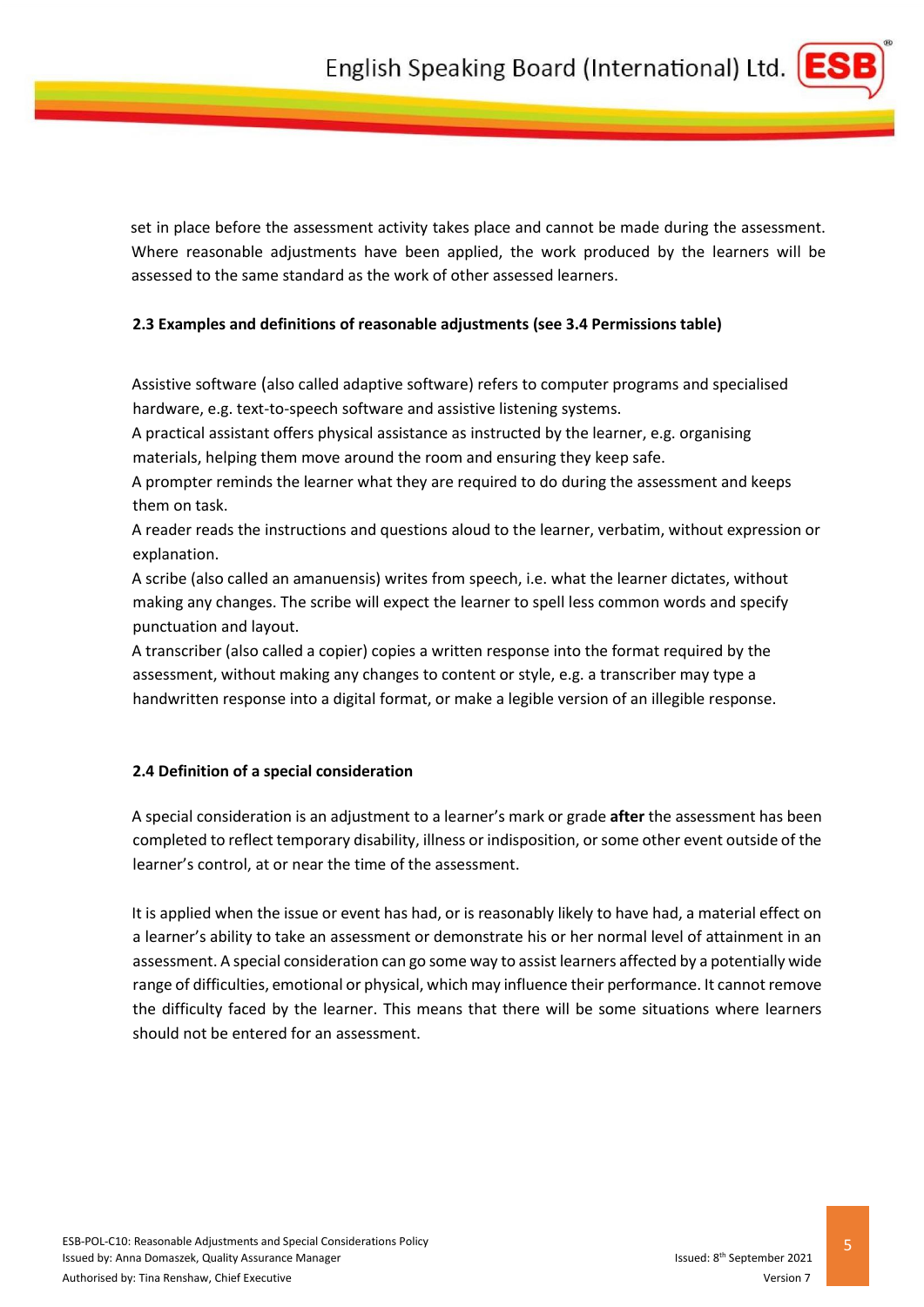

# **3. Reasonable adjustments**

#### <span id="page-5-1"></span><span id="page-5-0"></span>**3.1 How do I decide who needs a reasonable adjustment?**

A centre must decide whether the learner is eligible for an adjustment and must consider the following:

- The evidence in place to confirm learner's requirement for reasonable adjustment.
- Learners should be able to achieve the assessment criteria. Adjustments to assessment should not compensate for the lack of the learner's skills and knowledge.
- Adjustments must not invalidate the assessment requirements.
- The learner should not be placed at a substantial advantage or disadvantage when compared to non-affected learners.
- What the learner needs: adjustments should be made on the basis of individual need and carefully considered.

The arrangement(s) put in place must reflect the support given to the candidate in the centre, in internal school assessments and in mock assessments, i.e. it must reflect the learner's 'normal way of working'.

#### <span id="page-5-2"></span>**3.2 Who requests reasonable adjustments?**

It is the centre's responsibility to request an adjustment to the assessment arrangements before the assessment. It is also the centre's responsibility to assess each potential learner and make justifiable and professional judgements about the learner's potential to successfully complete the assessment and achieve the qualification.

#### <span id="page-5-3"></span>**3.3 Who applies reasonable adjustments?**

There are some adjustments which do not need the approval of ESB International and can be implemented at the centre's discretion. Please see the table below for types of adjustment and who can authorise them. Please note that the adjustments listed below are not universally appropriate for all learners, qualifications or assessments, and see sections 3.5 and 3.6 for how to apply for permission for a reasonable adjustment.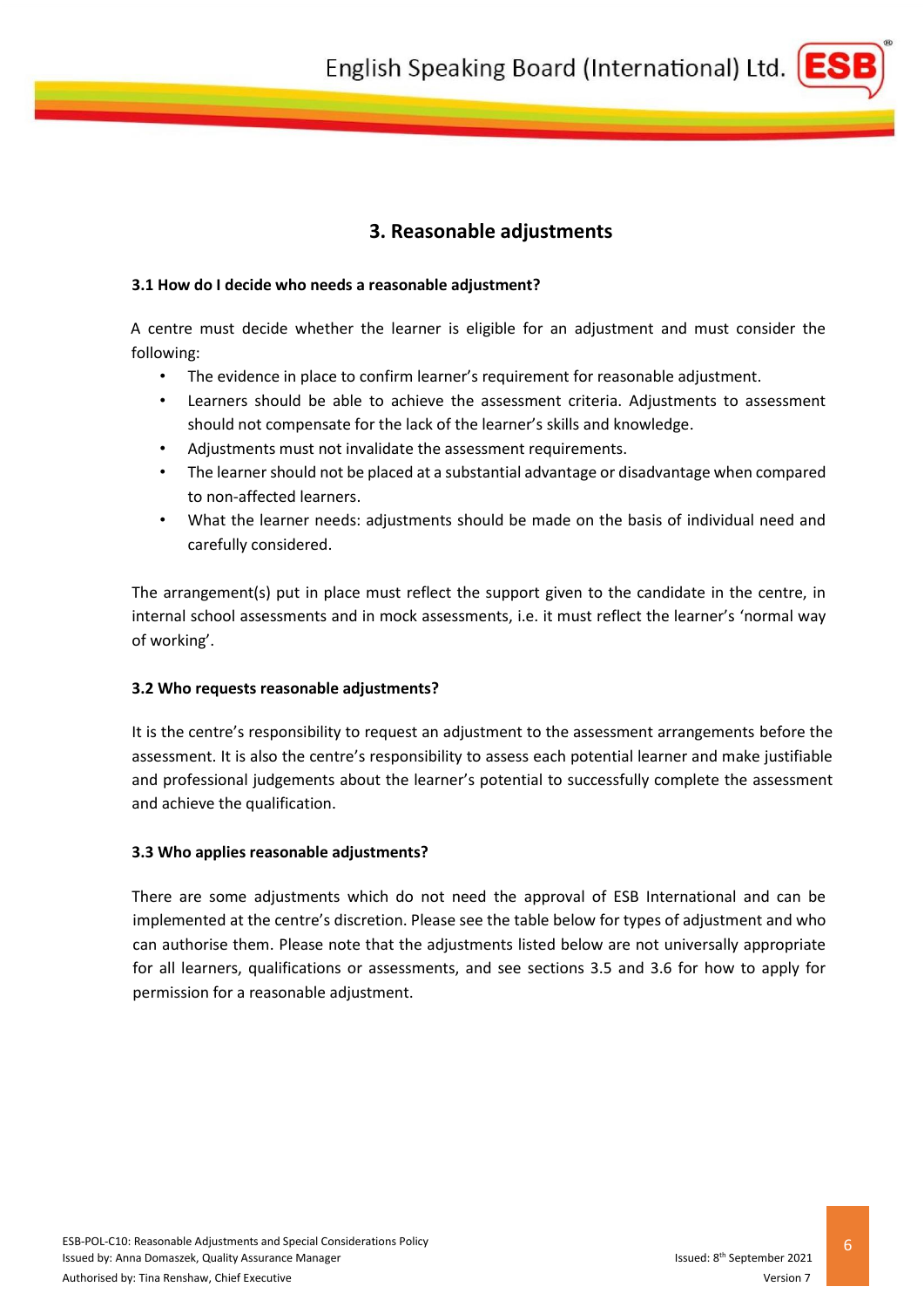

#### **3.4 Permissions table**

<span id="page-6-0"></span>

| <b>Reasonable adjustment</b>                               | At the discretion | <b>Apply to ESB</b>      |
|------------------------------------------------------------|-------------------|--------------------------|
|                                                            | of the centre     | <b>International for</b> |
|                                                            |                   | permission               |
| Extra time up to 25%                                       |                   | Y                        |
| Extra time in excess of 25%                                |                   | Y                        |
| Supervised rest breaks                                     |                   | Y                        |
| Change in the organisation of assessment room              | Y                 |                          |
| Separate accommodation within the centre                   | Υ                 |                          |
| Taking the assessment at an alternative venue              | Y                 |                          |
| Use of coloured overlays, low vision aids and tinted       | Υ                 |                          |
| spectacles                                                 |                   |                          |
| Use of assistive software                                  |                   | Y                        |
| For Speech qualifications:                                 |                   | Y                        |
| Learners for whom English is not a first language, and who |                   |                          |
| have been in the UK for less than 2 years may have         |                   |                          |
| additional 25% extra time / additional support as agreed   |                   |                          |
| with ESB International                                     |                   |                          |
| Assessment material in enlarged format                     |                   | Υ                        |
| Assessment material in Braille                             |                   | Y                        |
| Assessment material in British Sign Language (BSL)         |                   | Υ                        |
| Assessment material on coloured paper                      | Y                 |                          |
| Assessment material in audio format                        |                   | Y                        |
| Responses using electronic devices                         |                   | Y                        |
| Responses in BSL                                           |                   | Y                        |
| Responses in Braille                                       |                   | Y                        |
| Reader (except for any reading test)                       |                   | Υ                        |
| Scribe (except for any writing test)                       |                   | Y                        |
| <b>BSL/English interpreter</b>                             |                   | Υ                        |
| Prompter                                                   |                   | Y                        |
| Practical assistant                                        |                   | Y                        |
| Transcriber                                                |                   | Y                        |
| Other                                                      |                   | Υ                        |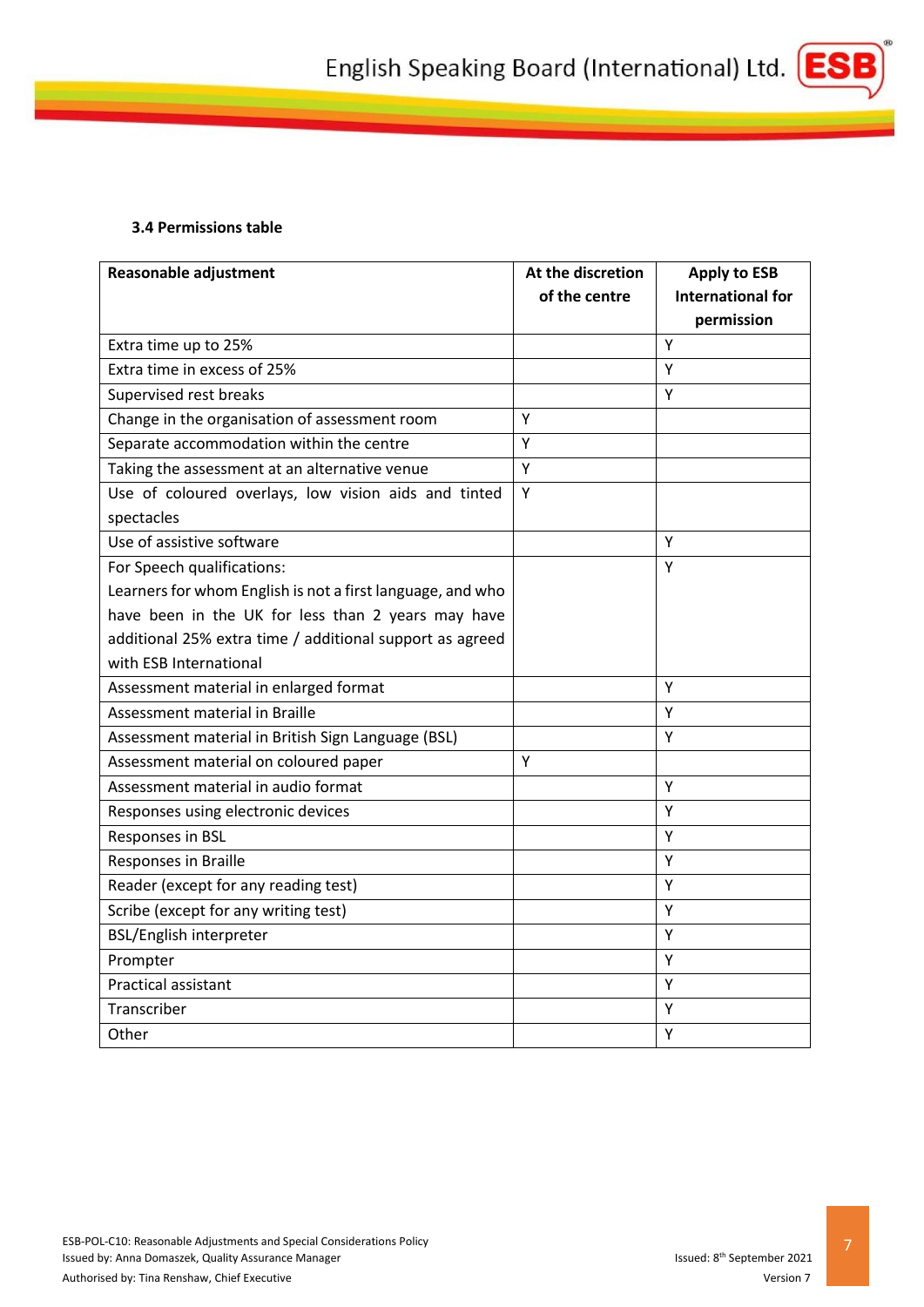

#### <span id="page-7-0"></span>**3.5 Requesting reasonable adjustments**

#### **Reasonable adjustment permitted at the discretion of the centre**

In cases where the centre is permitted to make the reasonable adjustment, it is the centre's responsibility to ensure that they have the necessary documentation in place. This documentation must be retained and will be audited by ESB International.

#### **Applying to ESB International for a reasonable adjustment**

For all Speech qualifications taken within the UK and internationally, and ESOL qualifications taken in the UK, a centre must apply to ESB International directly. This is on MyESB when making the booking, by selecting the option from the drop-down menu. We will contact you if we do not agree with your application or it has been completed incorrectly. Do not send any documentation to us, but it must be collated, retained and will be audited by ESB International.

For adjustments that are not on the drop down menu, or for queries, email [product@esbuk.org.](mailto:product@esbuk.org)

For ESOL International qualifications taken outside the UK, centres are required to collate and submit reasonable adjustment applications to ESB International by saving the relevant information to a secure area as agreed with [customer@esbuk.org](mailto:customer@esbuk.org) o[r product@esbuk.org](mailto:product@esbuk.org) .

In all cases, the centre must keep full and accurate records and supporting evidence for 12 months.

#### <span id="page-7-1"></span>**3.6 Evidence requirements**

If a learner requires arrangements for reasonable adjustments, they should provide the centre with evidence of their learning needs or medical condition. You must ensure that suitably qualified personnel check that the evidence is current and relevant to the learner. Examples of evidence could be a relevant diagnostic report or statement of learning needs or medical condition from appropriately qualified personnel. Please retain the evidence and make it available to any of our authorised representatives. ESB International may ask for documentary evidence of the learner's condition within 12 months of the assessment. In this situation, ESB International will email the centre and request the evidence within four working weeks. If a centre fails to send in evidence within this period, a maladministration issue will be raised and sanctions might be applied, including a requirement for all requests for the following year to be supported by evidence at the time of submission.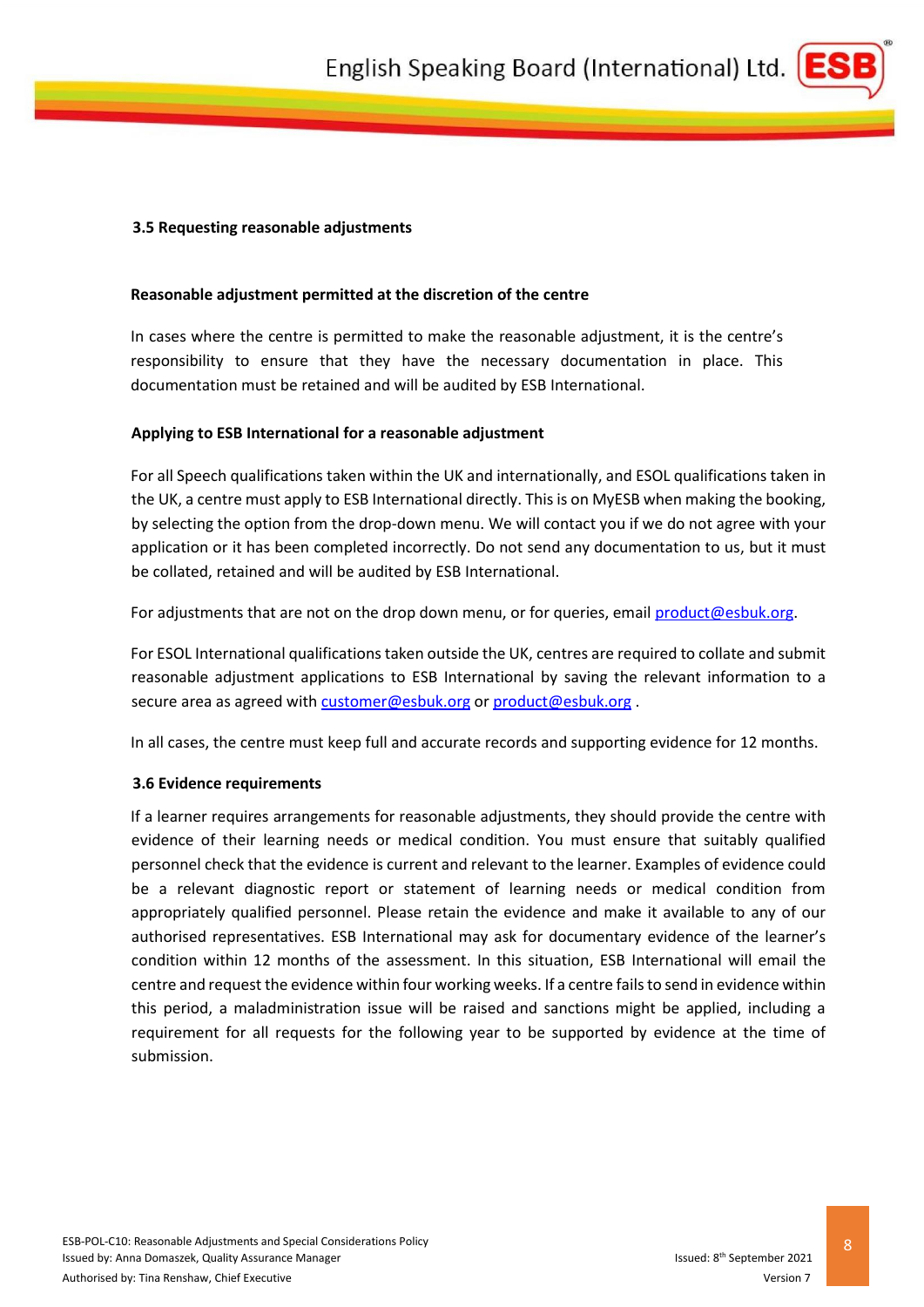

# **4. Special Considerations**

#### <span id="page-8-1"></span><span id="page-8-0"></span>**4.1 How do I decide who needs a special consideration?**

Candidates will be eligible for a special consideration if they have been fully prepared and have covered the whole course, but their performance in the assessment is materially affected by adverse circumstances beyond their control. These include but are not limited to:

- temporary illness or accident/injury at the time of the assessment
- bereavement at the time of the assessment
- domestic crisis arising at the time of the assessment
- serious disturbance during an examination, particularly where recorded material is being used
- accidental events at the time of the assessment such as being given the wrong paper, being given a defective paper or CD, failure of practical equipment, failure of materials to arrive on time, or assessor error
- failure by the centre to implement previously approved access arrangements and/or reasonable adjustments
- Loss or damage of the assessment paper before marking or recording the results, e.g. it is lost in the post.

Learners will not be eligible for special consideration if preparation for, or performance in the assessment is affected by:

- long term illness or other difficulties during the course affecting revision time, unless the illness or circumstances manifest themselves at the time of the assessment
- bereavement occurring more than six months before the assessment, unless an anniversary has been reached at the time of the assessment or there are on-going implications such as an inquest or court case
- domestic inconvenience, such as moving house, lack of facilities, taking holidays (including school/exchange visits and field trips) at the time of the assessment
- minor disturbance in the examination room caused by another candidate, such as momentary bad behaviour or a mobile phone ringing
- the consequences of taking alcohol or recreational drugs
- the consequences of disobeying the centre's internal regulations
- the failure of the centre to prepare candidates properly for the examination for whatever reason
- misreading the timetable and/or failing to attend at the right time and in the right place
- misreading the instructions of the question paper
- making personal arrangements such as a wedding or holiday arrangements which conflict with the examination timetable
- failure by the centre to process access arrangements by the published deadline.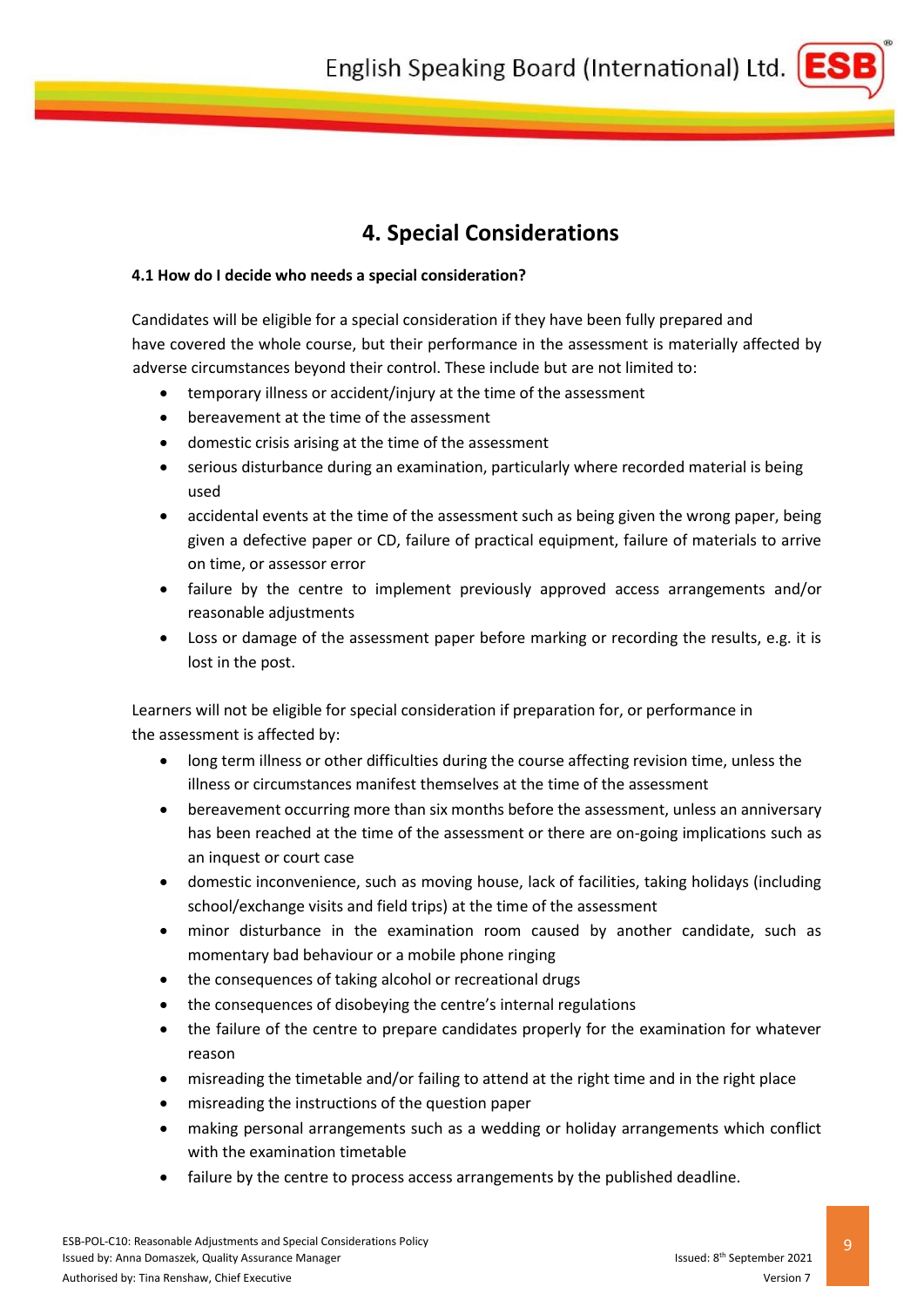

## <span id="page-9-0"></span>**4.2 Who requests special considerations?**

It is the centre's or satellite centre's responsibility to request a special consideration in relation to the marking of the learner's assessment in writing within 24 hours of the assessment taking place, or before the papers are dispatched. It is also the centre's or satellite centre's responsibility to assess each circumstance and make justifiable and professional judgements about the effect on the learner. The special consideration application form can be downloaded fro[m www.esbuk.org](http://www.esbuk.org/)

In cases when papers or marks go missing, where appropriate, ESB International will work with the centre to award a result based on Teacher Judgement.

## **Teacher Judgements**

To be able to provide a Teacher Judgement, centres must be able to provide sufficient evidence of learner achievement through formative assessment and evidence of learner progress. This could include, but is not limited to:

- Mock assessment evidence
- Coursework
- Individual Learning Plans/ Records

Ofqual requires all awarding organisations to ensure that its approach uses sources of reasonably trusted evidence along with a sufficiently robust basis for quality assurance. This means that where there is not appropriate evidence available to centres upon which to base a Teacher Judgement, ESB International may determine that it is unable to issue a result which has sufficient validity and reliability.

### **Quality Assurance of Teacher Judgements**

Once ESB International receives a Teacher Judgement request from a centre, it will carry out appropriate quality assurance activities to ensure it complies with the principles set out in Ofqual's General Conditions of Recognition. This may involve a request for the evidence identified to inform the Teacher Judgement. Where ESB International requests evidence, this will be followed by acceptance or rejection of the Teacher Judgement

## <span id="page-9-1"></span>**4.3 Who applies special considerations?**

All applications must be made to ESB International by emailin[g qualityassurance@esbuk.org,](mailto:qualityassurance@esbuk.org) who will review the application and confirm the outcome to the centre. Applications for special consideration must be made on a case-by-case basis.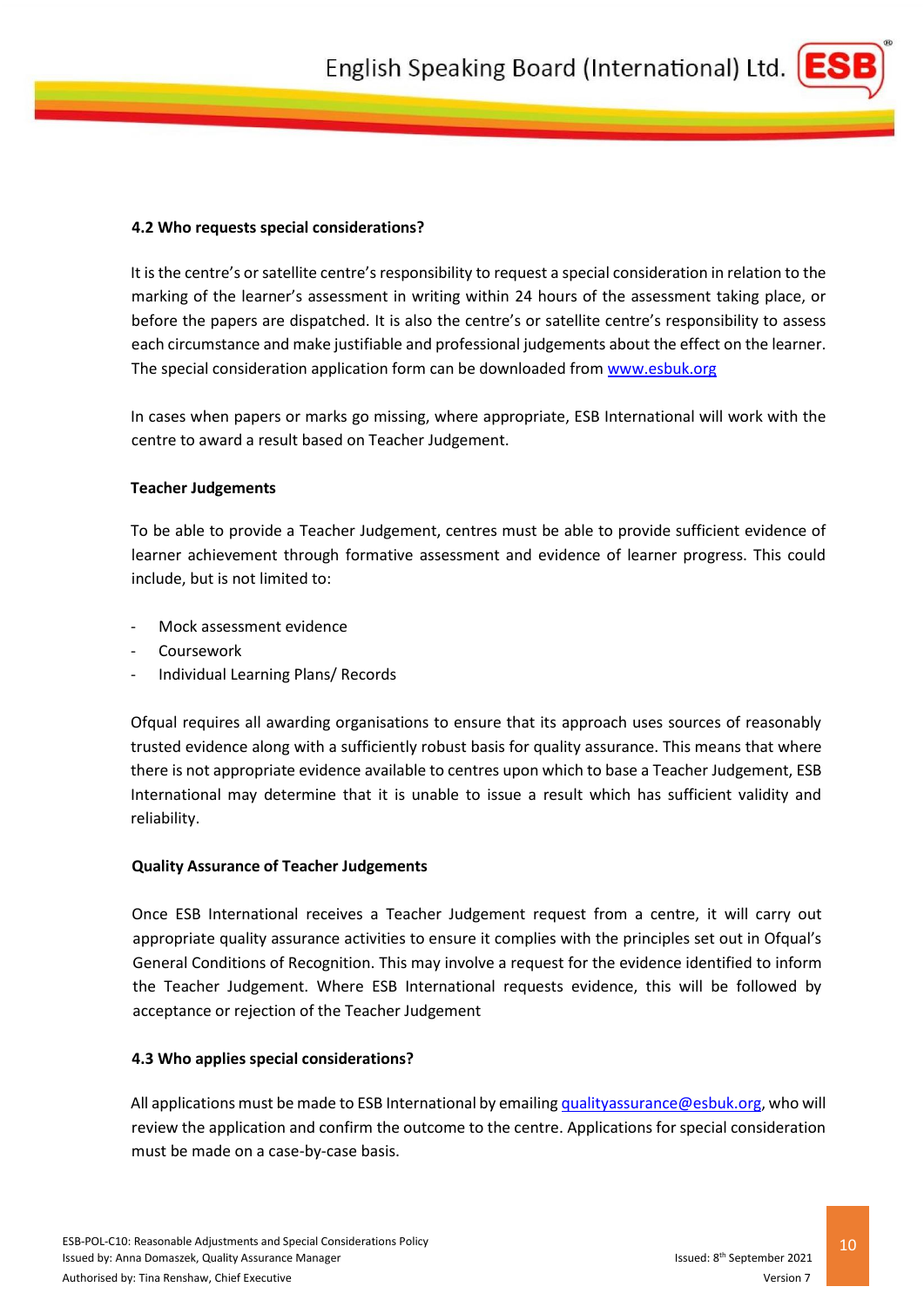

#### <span id="page-10-0"></span>**4.4 Arrangements for special consideration**

If the application for special consideration is successful, the learner's performance will be reviewed in light of the available evidence. It should be noted that a successful application for special consideration will not necessarily lead to a change in a learner's result. Special consideration should not give the learner an unfair advantage. The learner's result must reflect his / her achievement in the assessment and not necessarily his / her potential ability. Special consideration, if successful, may result in a small post-assessment adjustment to the mark of the learner. The size of the adjustment will depend on the circumstances and reflect the difficulty faced by the learner, with the maximum adjustment being 5%. The size of the adjustment is at the discretion of ESB International.

### **5. Related publications**

<span id="page-10-1"></span>The Equality Act 2010 <http://www.legislation.gov.uk/ukpga/2010/15/contents> [The Equality Act 2010 \(Qualifications Body Regulat](http://www.legislation.gov.uk/wsi/2010/2217/content)or and Relevant Qualifications) (Scotland) Regulations 2010) <http://www.legislation.gov.uk/ssi/2010/315/contents/made> [The Equality Act 2010 \(General Qualifications Bodies, Regulato](http://www.legislation.gov.uk/ssi/2010/315/contents/made)r and Relevant Qualifications) (Wales) Regulations 2010) <http://www.legislation.gov.uk/wsi/2010/2217/contents/made> [Access Arrangements, Reasonable Adjustments and Speci](http://www.legislation.gov.uk/wsi/2010/2217/contents/made)al Consideration – General and Vocational Qualifications, Joint Council for Qualifications (updated annually) [https://www.jcq.org.uk/wp-content/uploads/2021/07/AA\\_regs\\_21-22.pdf](https://www.jcq.org.uk/wp-content/uploads/2021/07/AA_regs_21-22.pdf)

| Revision<br>No | Change to previous release                                                                     | Reason for change                          |
|----------------|------------------------------------------------------------------------------------------------|--------------------------------------------|
| -6             | Processes updated<br>Definitions and terminology updated e.g. assessment,<br>assessor, learner | Review of internal processes and documents |